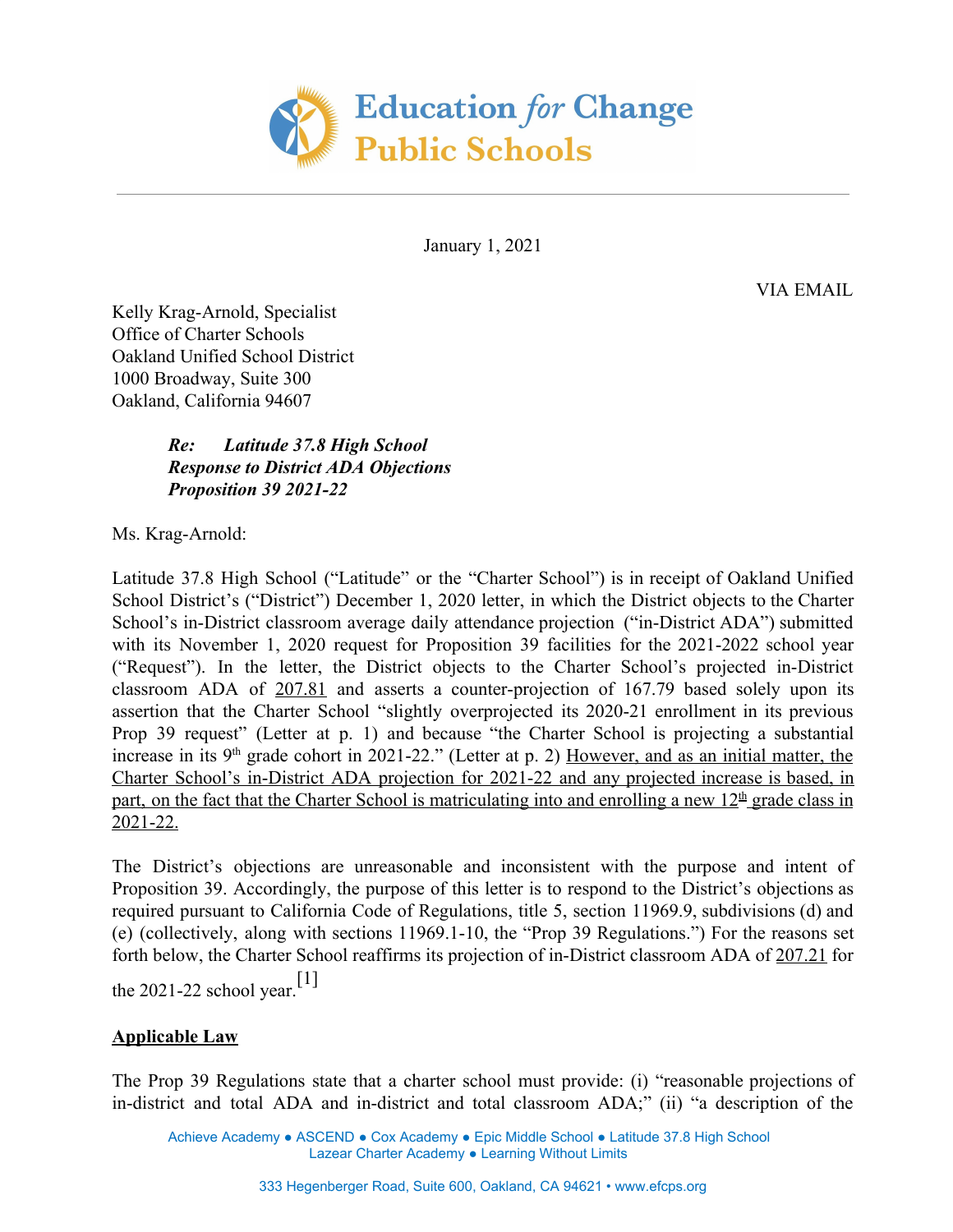methodology used for the projections;" and (iii) "if relevant (i.e., when a charter school is not yet open or to the extent an operating charter school projects a substantial increase in in-district ADA), *documentation of the number of in-district students meaningfully interested in attending the charter school that is sufficient for the district to determine the reasonableness of the projection, but that need not be verifiable for precise arithmetical accuracy*." (Cal. Code Regs., tit. 5, § 11969.9, subd. (c); emphasis added.) Therefore, as long as the Charter School's projections are *reasonable*, the District must accept and allocate facilities based on those ADA projections.

Indeed, "reasonable" is defined in Black's Law Dictionary as "fair, proper, or moderate under the circumstances." **In other words, the Charter School is not required to provide a one-to-one correlation of names and addresses for each unit of ADA it projects; it need only provide documentation to show its projections are "reasonable" or fair, proper, or moderate under the circumstances**.

The Court in *Sequoia Union High School Dist. v. Aurora Charter High School* provided further clarification on this issue:

By modifying "projection" with the adjective "reasonable" (Ed. Code § 47614, subd.  $(b)(2)$ , the statute necessarily implies the charter school must offer some explanation in its facilities request for the basis for its projection. *However, the statute does not require the school to demonstrate arithmetical precision in its projection or provide the kind of documentary or testimonial evidence that would be admissible at a trial. Rather, the school is subsequently penalized if its projection was incorrect by having to reimburse the district for over-allocated space*. (*Sequoia v. Aurora,* (2003) 112 Cal.App.4th 185, 195-96; Ed. Code § 47614, subd. (b) $(2)$ ; emphasis added.)

This reasoning was subsequently memorialized in Section 11969.9(c)(1)(C) of the Prop 39 Regulations.

In this case, the Charter School believes that the District's objections are demanding a level of one-to-one correlation and arithmetical precision that is not consistent with the intent of the Prop 39 Regulations. The supporting documentation and methodology presented by the Charter School must show that its projections are reasonable – not exact.

Furthermore, the Final Statement of Reasons approved by the State Board of Education ("SBE") and released with the new Proposition 39 Regulations state that "documentation of the number of in-district students meaningfully interested in attending the charter school is sufficient to determine the reasonableness of the projection though the documentation *need not be verifiable for precise arithmetical accuracy*," and provides additional clarity on the matter of what types of documentation are considered sufficient:

Submission to the district of the names and addresses of meaningfully interested students and parents would be limited to new charter schools (that have no historical information on enrollment and attendance) and continuing schools to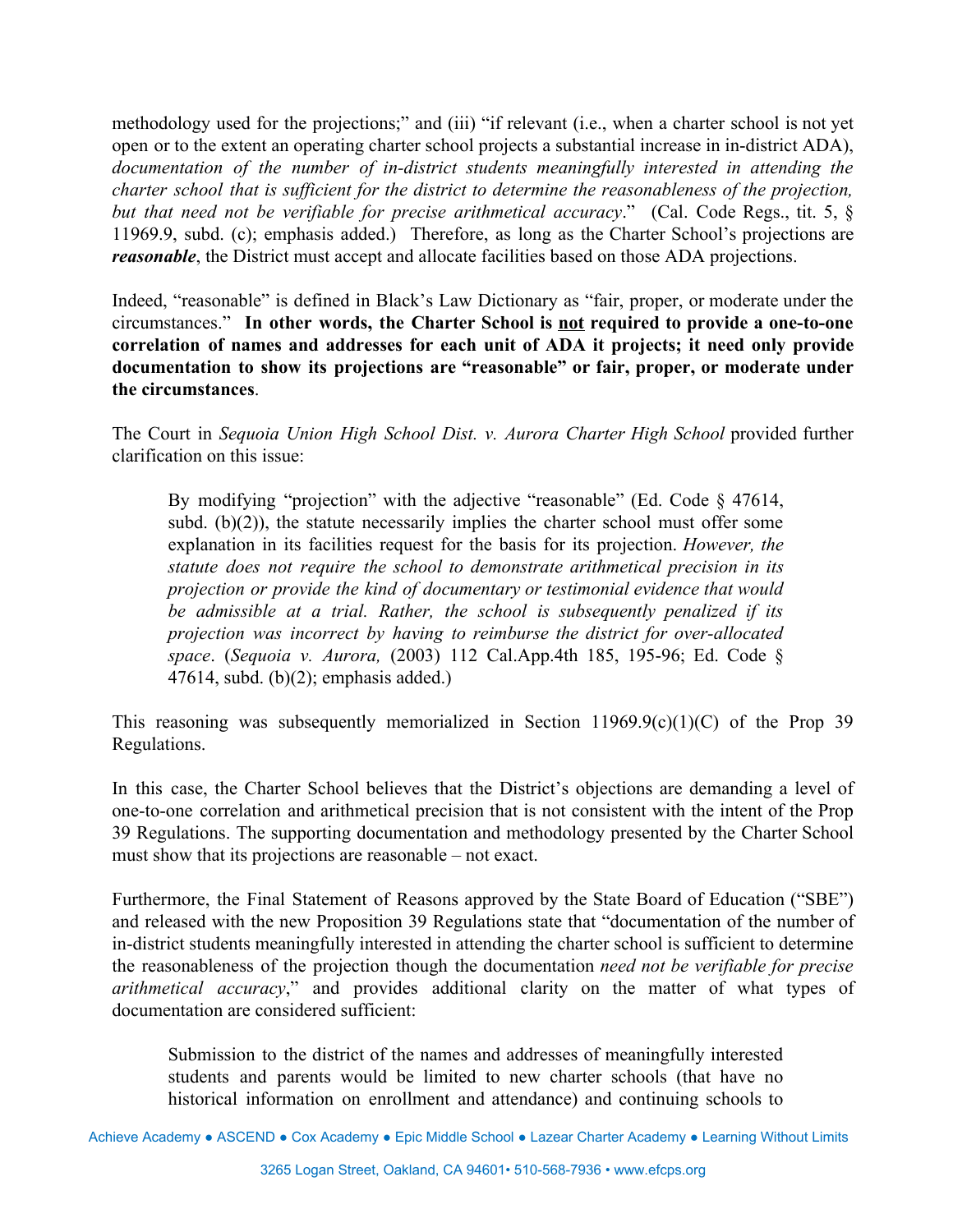the extent of anticipated [*substantial*] increases in enrollment. Required information would be limited to *names and addresses*, consistent with the statement of legislative intent in *EC* Section 49073.5 to "minimize" the release of telephone numbers "in the absence of express parental consent." Names and addresses should be sufficient foundational information for school districts to determine the reasonableness of ADA projections. (Final Statement of Reasons at p. 6; emphasis added.)

The California Court of Appeals also provided a more recent analysis in *California School Bds. Assn. v. State Bd. of Education*, confirming that a request for an existing charter school that projects a substantial increase in enrollment:

"...must provide '*some explanation*' and 'a showing' of the charter school's projected ADA because the facilities request must still explain the charter school's methodology, break down its projections into grade level and district school that would otherwise be attended, and the district can access the charter school's prior year documentation to evaluate the request. If the charter school overestimates its projected ADA, the district will be entitled to reimbursement for over allocated space. (Ed. Code, § 47614, subd. (b)(2).) ... Considered together, the provisions of Regulations, section 11969.9 require a charter school to provide a school district with *some explanation*, based on a documentary showing, of its ADA projections. Although the School District Associations argue more information is necessary, we see no reason to believe, on this facial challenge to the regulation, that the information required by section 11969.9 will be insufficient to allow a school district to carry out its duties to evaluate the facilities request and provide reasonably equivalent facilities." (*California School Bds. Assn. v. State Bd. of Education*, (2010) 191 Cal.App.4th 530, 564-65; emphasis added.)

In sum, while the Charter School is required to provide *some explanation* for its projections, as well as documentation to support its projections, this documentation need not be a one-to-one match for each unit of projected ADA, and must only be "sufficient for the district to determine the reasonableness of the projection, but ... *need not be verifiable for precise arithmetical accuracy*." (Cal. Code Regs., tit. 5  $\S$  11969.9, subd. (c)(1)(C); emphasis added.)

## **The Charter School's In-District ADA Projection is Reasonable and is Supported by Adequate Documentation**

The Charter School submitted adequate documentation to support its projected in-District ADA of 207.81. Specifically, at the time of its Request on November 1, 2020, the Charter School provided the District with information describing 120 *current* 9<sup>th</sup>–11<sup>th</sup> grade in-District students who will return and matriculate to  $10<sup>th</sup>-12<sup>th</sup>$  grade in 2021-22. Additionally, the Charter School reasonably expects 100 *new* in-District students as follows:

## **9 th Grade (2021-22)**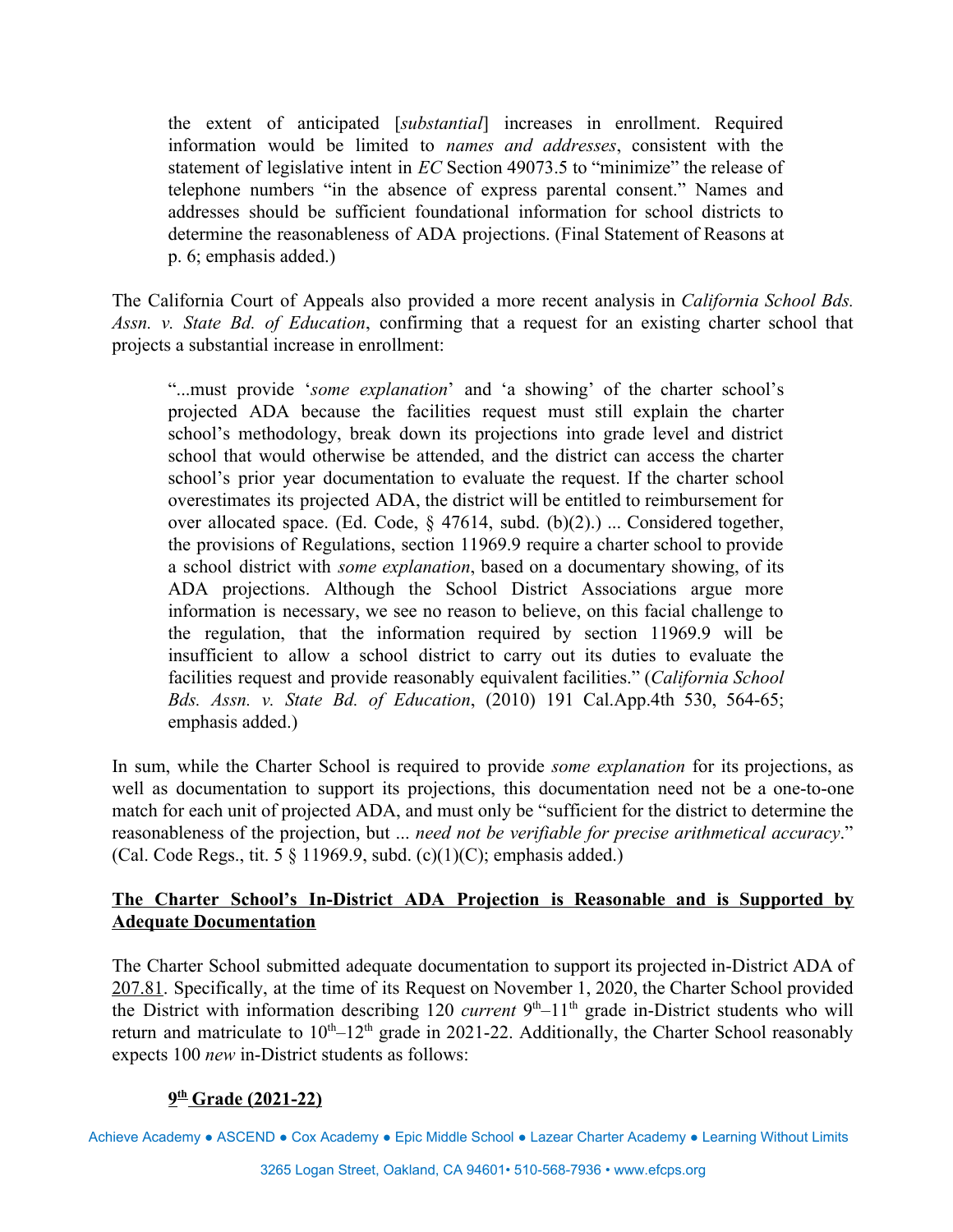$\cdot$  100 $\mu$ <sub>IM1</sub> new in-District 9<sup>th</sup> grade students for 2021-22 toward a reasonable projection of 100 in-District students (e.g., the Charter School's current 2020-21  $9<sup>th</sup>$  grade class has 47 in-District students, but had over 239  $9<sup>th</sup>$  grade applications last year and prior to that had over 300  $9<sup>th</sup>$  grade applications. The size of the class was limited by facilities considerations, not due to demand.

#### **10th Grade (2021-22)**

 $\cdot$  47 existing 9<sup>th</sup> grade in-District students matriculating toward a reasonable enrollment projection of  $47 \, 10^{th}$  grade in-District students for 2021-22.

#### **11th Grade (2021-22)**

 $\frac{41}{1}$  existing 10<sup>th</sup> grade in-District students matriculating toward a reasonable enrollment projection of  $41$  1<sup>th</sup> grade in-District students for 2021-22.

#### **12th Grade (2021-22)**

 $32$  existing  $11<sup>th</sup>$  grade in-District students matriculating toward a reasonable enrollment projection of  $32 \frac{12}{\text{th}}$  grade in-District students for 2021-22.

In other words, more than nine months before the start of the 2021-22 school year and several months before the completion of the Charter School's recruitment and enrollment period, the Charter School had already provided a reasonable description for 76% (167 of 220)<sup>[2]</sup> of its projected in-District ADA. Although the Charter School is not required to provide documentation amounting to a one-to-one correlation of its projected in-District ADA, the Charter School's already 76% reasonable identification support rate strongly indicates that the Charter School will achieve its enrollment projections by the start of the 2021-22 school year.

Any suggestion by the District that the Charter School's current 2020-21 ADA is the primary data that may be considered by the District in evaluating the reasonableness of the Charter School's projections is simply incorrect. As the District is aware, the Charter School's 2020-21 enrollment was impacted not only by a global pandemic, but also by the emergency circumstances at the beginning of the school year where Charter School students had to vacate their then-current campus as a result of safety issues and had to be bussed to Merritt College, the school's temporary home. This meant that in addition to already having to travel many miles to the original school location, students then had to get on a bus for an additional 20 minute drive to get to their actual school site. Given the high needs population that the Charter School serves, it is not surprising that the Charter School lost a number of its enrolled students at the start of the 2020-21 school year, for reasons it could not have predicted. In each of its two years of operation, the Charter School has received many more applications than it had space for, and its enrollment has increased significantly, and as the unique conditions that have plagued 2020-21 will not exist for 2021-22, any slight lull in the Charter School's ADA will no longer exist.

# **The District's Counter-Projection of 167.79 is Arbitrary and Unreasonable**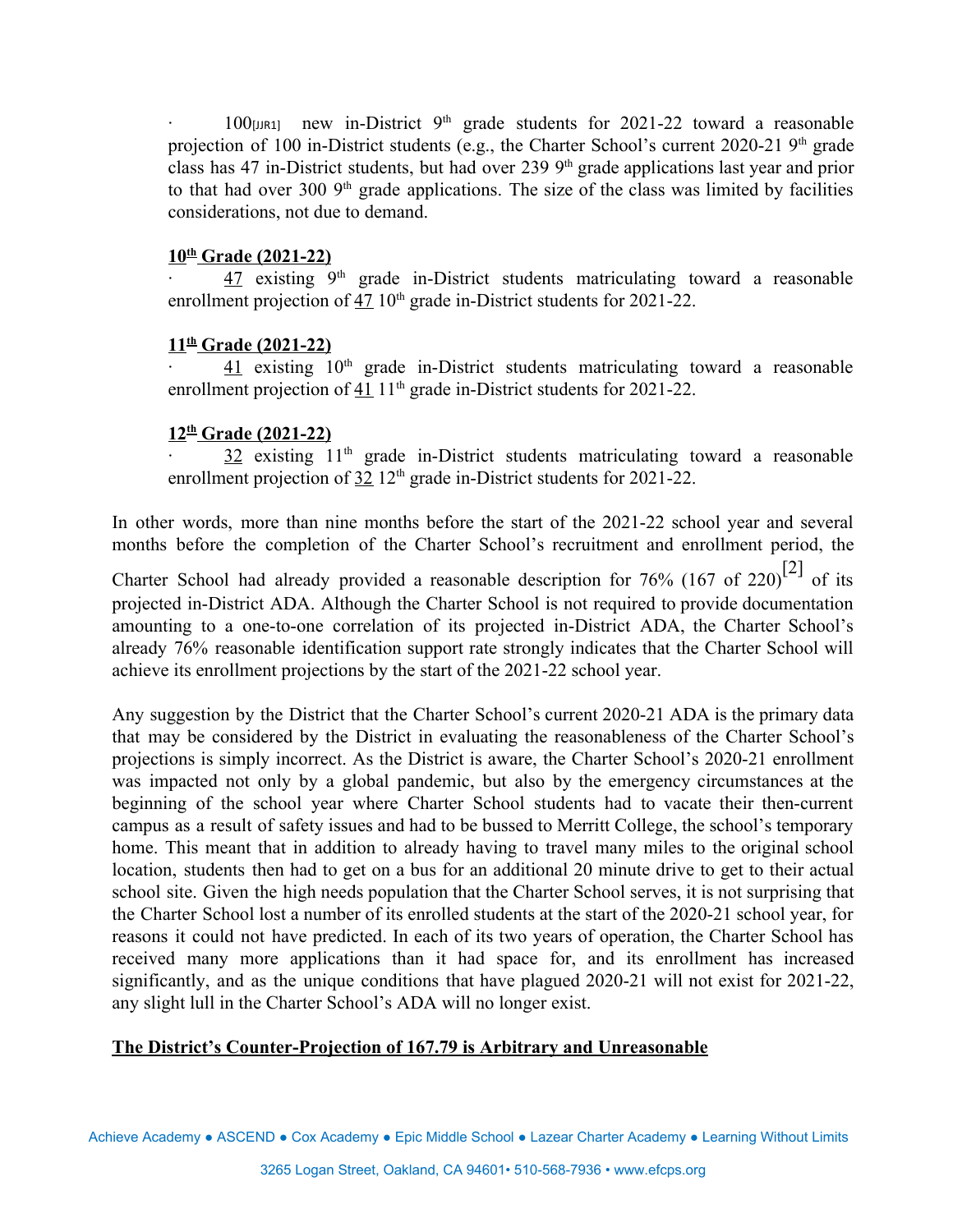For all the reasons set forth above, the Charter School believes that its in-District classroom ADA projection of 207.81 is reasonable and cannot unreasonably be reduced to 167.79. As described, the Charter School originally provided the District with reliable descriptions reflecting at least 120 *current*  $9<sup>th</sup>-11<sup>th</sup>$  grade in-District students who will return and matriculate to  $10<sup>th</sup>-12<sup>th</sup>$  grade in 2021-22. It is unreasonable for the District to discount these students and assume that less than 100% of these current students will return and matriculate to the  $10<sup>th</sup>$ -12<sup>th</sup> grades in 2021-22 based on purported prior year retention rates. Indeed, the Charter School's support need not be a one-to-one match for each unit of projected ADA, and must only be "sufficient for the district to determine the reasonableness of the projection, but ... *need not be verifiable for precise arithmetical accuracy*." (Cal. Code Regs., tit. 5 § 11969.9, subd. (c)(1)(C); emphasis added.) The fact that the District's own purported in-District ADA projection for the Charter School's  $10^{th}$ -12<sup>th</sup> grades in 2021-22 is 103 students (just 17 students less than the Charter School's projection across all three grade levels) demonstrates the underlying reasonableness of the Charter School's projection. As such, the District's methodology for arriving at its counter-projection of 167.79 in-District ADA is unreasonable and inequitable and assumes, without any justification, that the Charter School will not receive any Meaningfully Interested/Intent to Enroll forms or Enrollment Applications between now and August 2021 while the Charter School completes its recruitment and enrollment efforts.

Furthermore, the District's reference that the Charter School "slightly overprojected its 2020-21 ennrollment in its previous Prop 39 request" (Letter at p. 1) does not establish a lawful basis upon which the District can unilaterally reduce the Charter School's projections, particularly where, as th District acknowledges, the difference was a mere 15 in-District students, or just 14.10 in-District ADA for 2020-21. Additionally, at the time of the Charter School's Request and the District's letter, the 2020-21 school year was just underway and less than 1/3 complete and does not yet reflect accurate year-long enrollment data for 2020-21. Even moreso, the Charter School's projection for 2020-21 was made several months before the onset of the global COVID-19 pandemic, which, as it has upon the District's operations, significantly impacted the Charter School. These considerations, including the substantial demand for 9<sup>th</sup> grade at the Charter School as evidenced by an average of more than 250 applications in the most recent years, and given how accurate the Charter School's 2020-21 projections actually were, reasonably indicate that the Charter School's 2021-22 are reasonable and likely to be achieve be by the start of the 2021-22 school year. Therefore, the District's reduction of the Charter School's projected ADA is unreasonable.

### **Conclusion**

Based on the foregoing, the Charter School has responded in detail to the District's objections and addressed the District's concerns. Furthermore, the Charter School has provided reliable documentation and clarifying information that more than reasonably supports the Charter School's in-District ADA projections and has demonstrated how the District's projections are unreasonable. Accordingly, the Charter School anticipates that the District's Preliminary Offer will allocate reasonably equivalent facility space sufficient to accommodate the school's total projected in-District classroom ADA of 207.81.